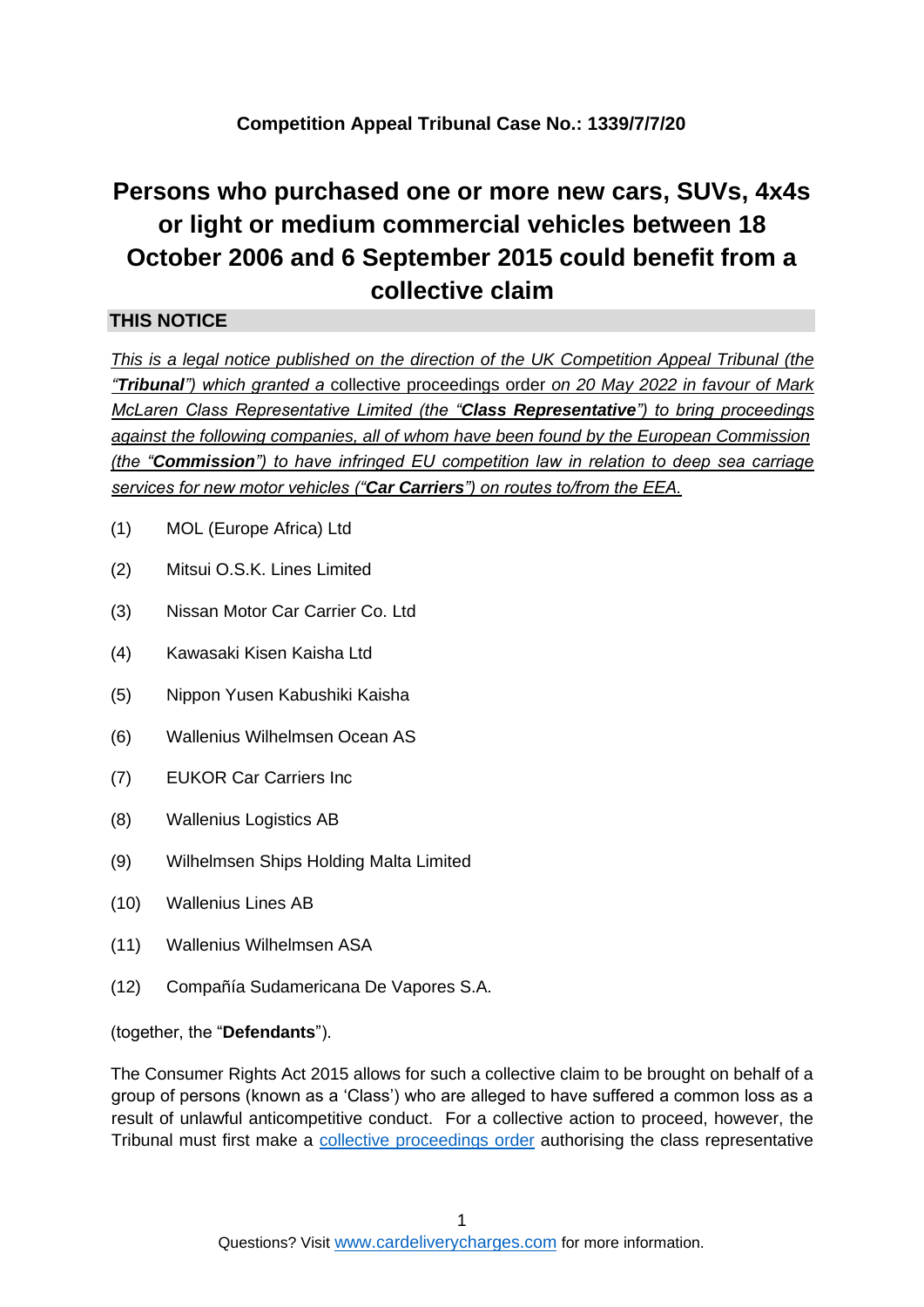and certifying the claims as eligible to be included in collective proceedings. The Tribunal has now made a [collective proceedings order](https://cardeliverycharges.com/media/1136/collective-proceedings-order.pdf) in respect of this collective claim.

The [Collective Proceedings Order](https://cardeliverycharges.com/media/1136/collective-proceedings-order.pdf) [\(](https://cardeliverycharges.com/media/1136/collective-proceedings-order.pdf)"CPO") can be viewed online at **www.cardeliverycharges.com**, along with other information about the collective claim. This Notice and the enclosed Questions & Answers give important information about these collective proceedings. The CPO is also available on the Tribunal's website: **www.catribunal.org.uk**.

## **THE CLAIM**

The Class Representative has been authorised by the Tribunal to pursue a collective action (the "**Claim**") relying on findings of the Commission that the Defendants engaged in anticompetitive conduct in respect of Car Carrier shipping services purchased by vehicle manufacturers between 18 October 2006 and 6 September 2012.

The Class Representative alleges that vehicle manufacturers recover their delivery costs, including Car Carrier shipping costs, by adding a delivery charge to the purchase price of new vehicles (typically as a separate line item or within the 'on-the-road' price). The Class Representative also alleges that this delivery charge is paid by the purchasers of new vehicles.

It is the Class Representative's belief that the Defendants' anticompetitive conduct therefore led to the prices of delivery charges being distorted. In particular, the Class Representative alleges that purchasers of new vehicle (including consumers and businesses) paid higher prices for delivery than they would otherwise have paid in the absence of the unlawful conduct. By the Claim, the Class Representative seeks to recover compensation for those higher prices on behalf of, and for the benefit of, the Class.

The Claim therefore raises important issues that are common to all class members, including:

1. the extent (if any) to which the price of intercontinental Car Carrier shipping was inflated by the anticompetitive conduct of the Defendant shippers between 18 October 2006 and 6 September 2015; and

2. the extent to which those increased prices were passed on to purchasers of new cars by way of the delivery charge.

While the anticompetitive conduct itself was found to have ceased on 6 September 2012, the Claim alleges that the price of intercontinental Car Carrier shipping remained inflated until 6 September 2015 as the effects and impact of the conduct on pricing took time to end after the conduct had concluded.

Any judgment on the common issues for the class members will bind persons in the Class. Importantly, there is no guarantee that money will be recovered by way of the Claim. In particular, the Tribunal has indicated that it may wish to consider "sub classes" in relation to discrete issues affecting the level of damages to which class members are entitled (these issues may include whether class members (in particular businesses) 'passed-on' the inflated Car Carrier shipping costs to their customers and / or class members' entitlement to compound interest). These considerations may increase or reduce any damages awarded to the class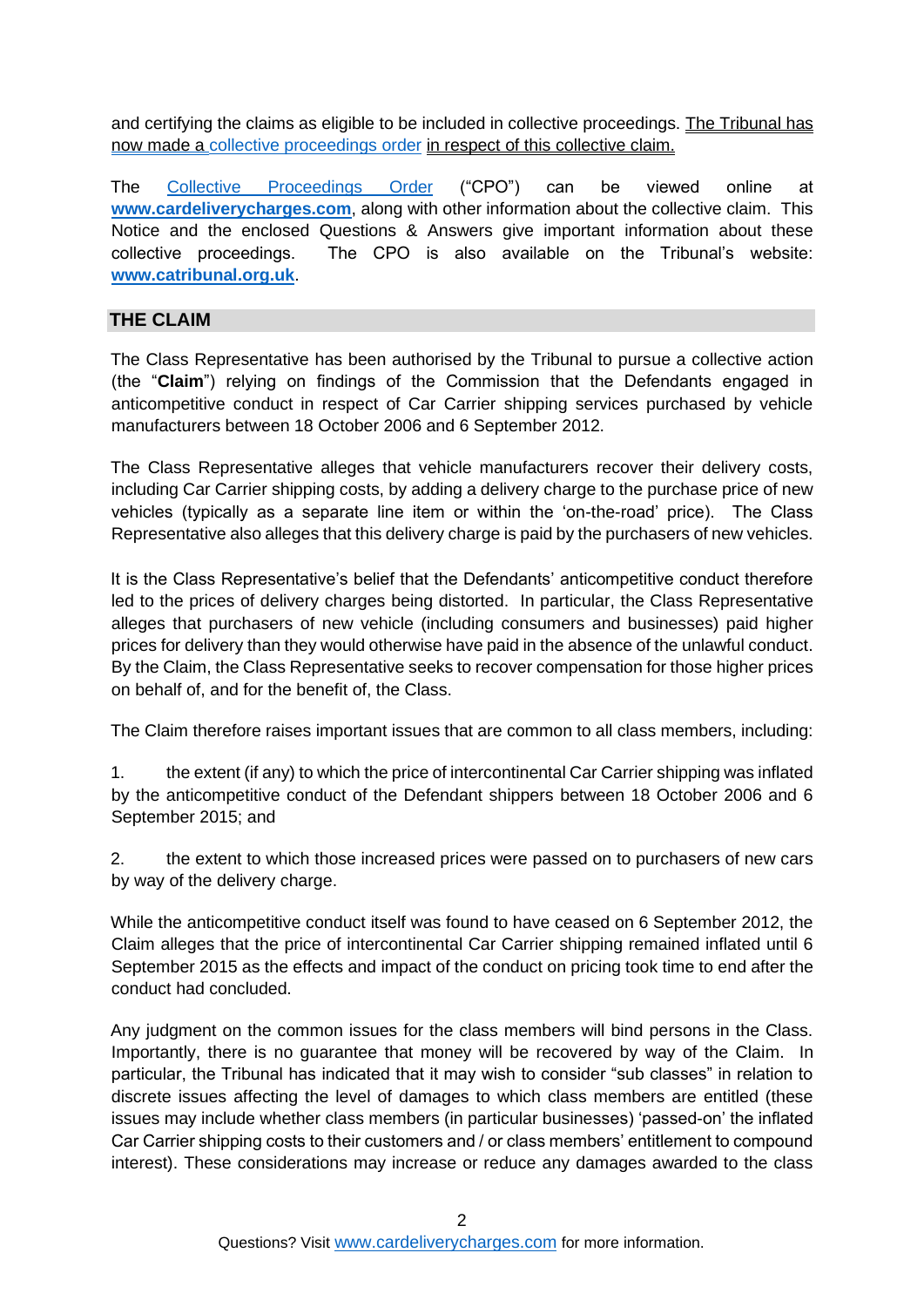members. The Class Representative will have to prove the case it advances at trial in due course.

#### **THE CLASS**

The Claim has been brought by the Class Representative on behalf of persons who meet the following conditions:

"All Persons (other than Excluded Persons) who during the period 18 October 2006 to 6 September 2015 either Purchased or Financed, in the United Kingdom, a New Vehicle or a New Lease Vehicle, other than a New Vehicle or New Lease Vehicle produced by an Excluded Brand or, in the event such a Person has died on or after 20 February 2020, their Personal Representative.

For these purposes:

*Cars* means motorised four wheel vehicles including people carriers, 4x4s and SUVs, and all motorised passenger carrying vehicles that can carry no more than eight passengers (excluding the driver).

*Contract Hire Arrangement* means a lease agreement under which the lessee pays a deposit followed by a fixed monthly amount for the use of a vehicle, and where, at the end of the term the lessee returns the vehicle to the lessor.

*Excluded Brands / Manufacturers* means Abarth; Aixam; Alfa Romeo; Aston Martin; Audi; Bentley; Daimler; DS; Ferrari; Fiat; Fuso; Iveco; Jaguar; KTM; Lamborghini; Land Rover; LDV; Lotus; Maserati; Maybach; Mia; Microcar; Mini; Morgan; Opel; Piaggio; Porsche; Renault Trucks; Rolls-Royce; Rover MG; Saab; Santana; Seat; Skoda; Smart; and Volvo.

#### *Excluded Persons* means:

- (a) Addressees of the European Commission decision in Case AT.40009 Maritime Car Carriers, their subsidiaries, holding companies, subsidiaries of those holding companies, and any entity in which any of the addressees has a controlling interest;
- (b) Officers, directors or employees of any of the companies referred to in (a) above, at any time since 18 October 2006;
- (c) All members of the Class Representative's and Defendants' legal teams and all experts or professional advisers instructed by them in these proceedings;
- (d) All members of the Tribunal panel assigned to these proceedings and any judge hearing any appeal in these proceedings;
- (e) Any legal person that is recorded as dissolved on the register of companies kept by Companies House; and
- (f) Any natural person who died before 20 February 2020.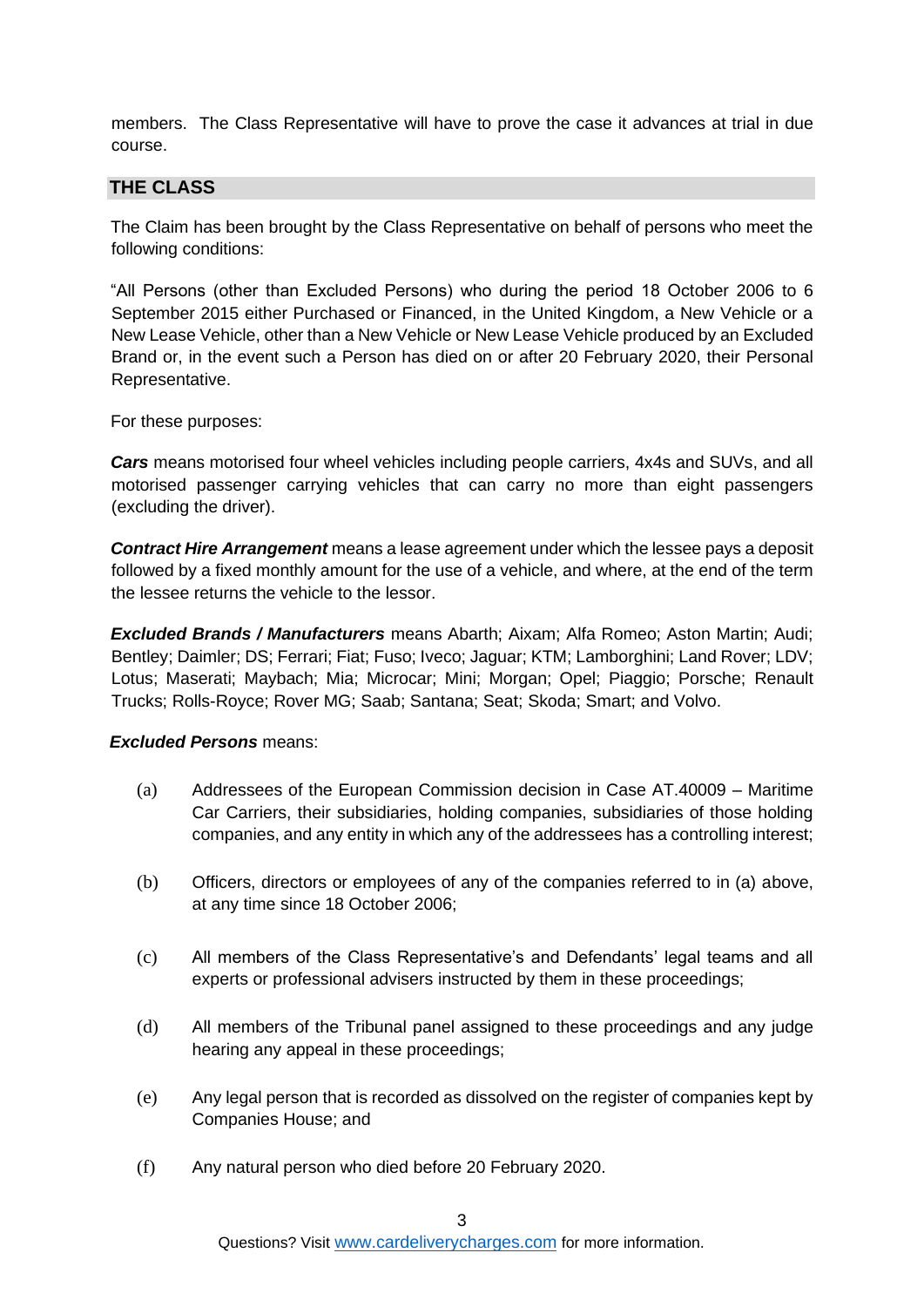*First Registered Keeper* means the Person recorded as such on the V5C Registration Form issued by the Driver Vehicle Licensing Agency in respect of a given vehicle.

*Hire Purchase Arrangement* means a loan for the full cost of a vehicle, repaid by way of a deposit and then fixed monthly payments over an agreed time period, at the end of which the purchaser becomes the legal owner of the vehicle.

*Light and Medium Commercial Vehicles* means motorised four wheel vehicles constructed for transporting goods with a gross weight of less than six tonnes.

*New Lease Vehicle* means all Cars and Light and Medium Commercial Vehicles under a Contract Hire Arrangement by the First Registered Keeper (the lessor) to a lessee.

*New Vehicle* means all Cars and Light and Medium Commercial Vehicles of which the purchaser, or a Related Third Party, was the First Registered Keeper.

*Personal Contract Purchase* (or *PCP*) *Arrangement* means a loan for the difference between the price of a new vehicle and its predicted value at the end of the loan agreement where, at the end of the loan term, the purchaser can choose to: (i) trade the vehicle in; (ii) return the vehicle to the seller and make no further payment; or (iii) pay a final payment corresponding to the resale price of the vehicle and keep it.

*Personal Representative* means the executor or administrator of an estate.

*Persons* means all persons, whether legal or natural.

#### *Purchased or Financed in the United Kingdom means:*

- (a) purchased a New Vehicle outright that was first registered in the United Kingdom with the Driver and Vehicle Licensing Agency as a new vehicle, save where such purchase was made for the purposes of providing vehicle finance services;
- (b) purchased a New Vehicle that was first registered in the United Kingdom with the Driver and Vehicle Licensing Agency as a new vehicle using a Hire Purchase Arrangement;
- (c) purchased a New Vehicle that was first registered in the United Kingdom with the Driver and Vehicle Licensing Agency as a new vehicle using a Personal Contract Purchase (PCP) Arrangement; or
- (d) was the lessee of a New Lease Vehicle that was first registered in the United Kingdom with the Driver and Vehicle Licensing Agency as a new vehicle on a Contract Hire Arrangement.

*Related Third Party* means a person whom the outright purchaser of a New Vehicle, the purchaser of a New Vehicle under a Hire Purchase Agreement or the purchaser of a New Vehicle under a Personal Contract Purchase Arrangement decides will be registered as the First Registered Keeper of the New Vehicle in question, for any reason."